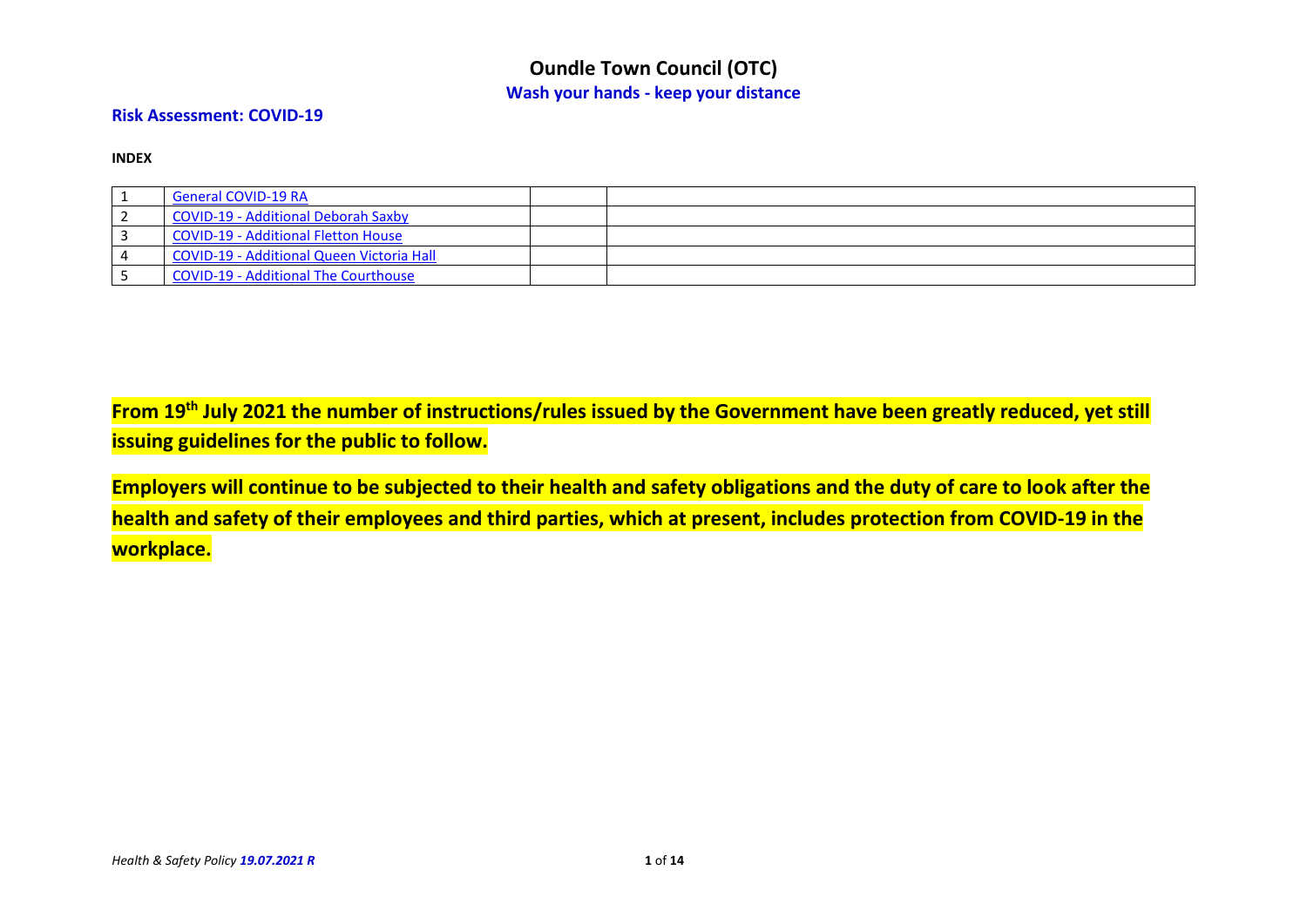#### **Risk Assessment: COVID-19**

<span id="page-1-0"></span>

|                                                                                                                                                                                                                                                                                                                                                                                                                                                          | <b>Risk</b>                                                       | To Whom                                                    | <b>Existing Controls</b>                                                                                                                                                                                                                                                                                                                                                                                                                                                                                                                                                                                                                                                                                                                                                                                                                                                                                                                                                                                                                                                                                                                                                                                                                                                                                                                                                                                                                                                                                                                                                                                                                                                          | <b>Additional Controls</b> | <b>Risk</b> |
|----------------------------------------------------------------------------------------------------------------------------------------------------------------------------------------------------------------------------------------------------------------------------------------------------------------------------------------------------------------------------------------------------------------------------------------------------------|-------------------------------------------------------------------|------------------------------------------------------------|-----------------------------------------------------------------------------------------------------------------------------------------------------------------------------------------------------------------------------------------------------------------------------------------------------------------------------------------------------------------------------------------------------------------------------------------------------------------------------------------------------------------------------------------------------------------------------------------------------------------------------------------------------------------------------------------------------------------------------------------------------------------------------------------------------------------------------------------------------------------------------------------------------------------------------------------------------------------------------------------------------------------------------------------------------------------------------------------------------------------------------------------------------------------------------------------------------------------------------------------------------------------------------------------------------------------------------------------------------------------------------------------------------------------------------------------------------------------------------------------------------------------------------------------------------------------------------------------------------------------------------------------------------------------------------------|----------------------------|-------------|
|                                                                                                                                                                                                                                                                                                                                                                                                                                                          |                                                                   |                                                            |                                                                                                                                                                                                                                                                                                                                                                                                                                                                                                                                                                                                                                                                                                                                                                                                                                                                                                                                                                                                                                                                                                                                                                                                                                                                                                                                                                                                                                                                                                                                                                                                                                                                                   |                            |             |
| <b>Suspected symptoms</b><br>Such as - with either:<br>High temperature above<br>37.8C<br>A new continuous cough<br><b>Breathing difficulties</b><br>A change or loss of sense of<br>taste or smell<br>New others - as PHE identify<br>Failing to report being unwell<br>and attending work<br>Employees showing or<br>suspected symptoms whilst at<br>work<br>In close contact with COVID-<br>19 person<br><b>NHS Test and Trace</b><br><b>Visitors</b> | $\bullet$ Contact<br>infection<br>and transmitting<br>of COVID-19 | • Employees<br>• Contractors<br>$\bullet$ Third<br>parties | Warning! Follow the most recent COVID-19 Government Guidelines - Changes to Guidelines can be made at short notice.<br>• For COVID-19 information always follow the most recent<br>Government guidelines.<br>• If you have any suspected COVID-19 symptoms as presently<br>defined by PHE, at home - inform the Town Council Clerk<br>immediately and do not come to work.<br>• Suspected COVID-19 at work - inform the Town Council Clerk by<br>phone and go home immediately (travel home appropriately) and<br>begin self-isolation.<br>• Go/stay at home, request a PCR (polymerase chain reaction) test,<br>and self-isolate until the results of the test are known.<br>• If test is positive continue with 10 day isolation.<br>• If the test returns negative but you continue to feel unwell, you<br>should remain at home until symptoms have abated or you feel<br>well enough to come to work.<br>• Advise the Town Council Clerk of PCR test result.<br>• You MUST contact the Town Council Clerk before any return to<br>work arrangements.<br>• If you have been in close contact with someone who has COVID-19,<br>you must self-isolate for 10 days.<br>• Anyone entering main offices must take their temperature using<br>wall mounted or hand-held thermometers. If temperature is<br>37.80C or above - (wait two minutes and check again) - if<br>confirmed go home immediately, self-isolate and request PCR test.<br>• Anyone entering main offices must sign in including printed name,<br>mobile phone number and temperature.<br>• Daily shred each record sheet after 21 days. (GDPR)<br>• Make 21 daily record sheets available for NHS if requested. |                            | H/M/L<br>M  |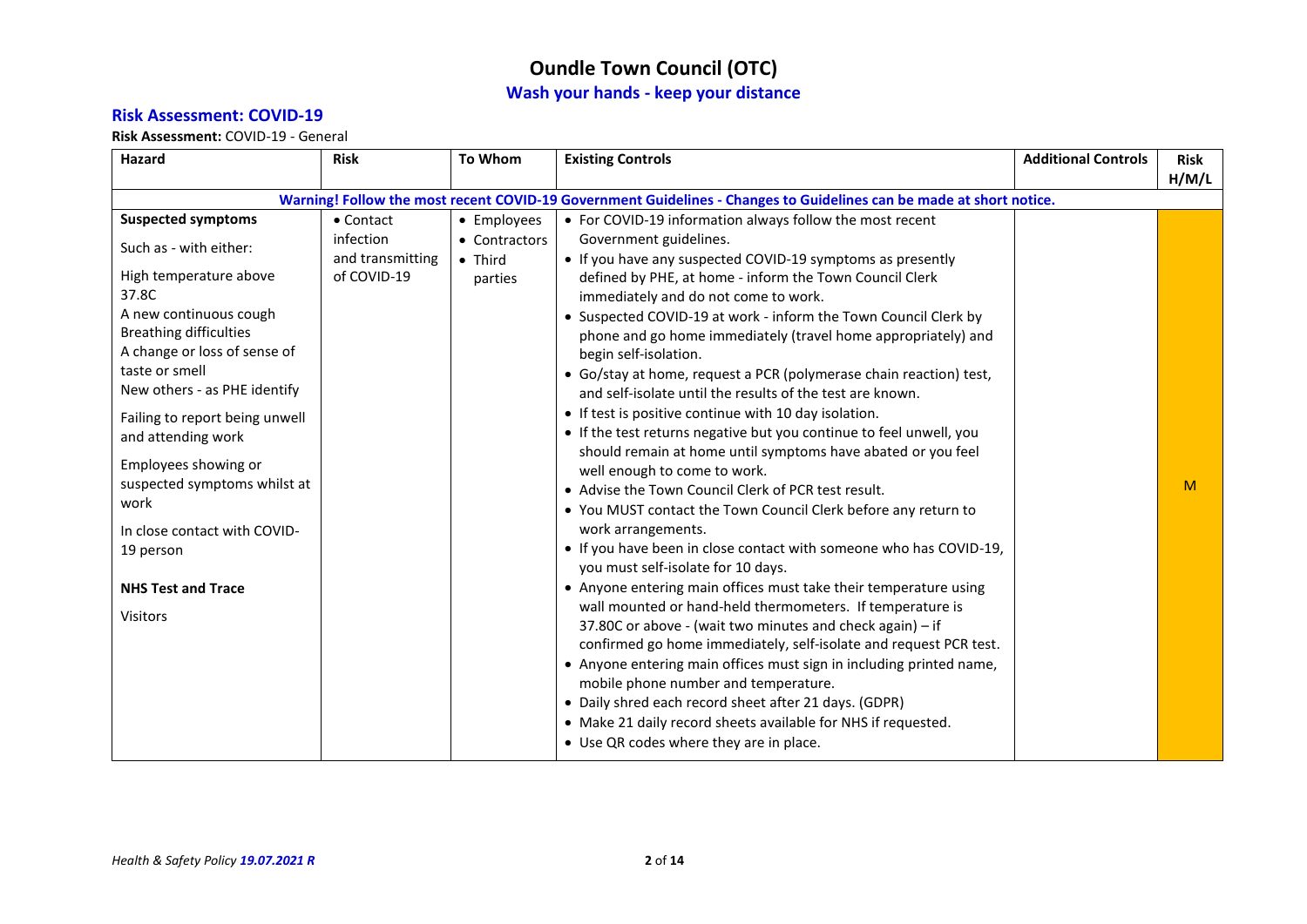#### **Risk Assessment: COVID-19**

**Risk Assessment:** COVID-19 cont.

| Hazard                                                                                                                                                                                                                                                                  | <b>Risk</b>                                                | To Whom                                                    | <b>Existing Controls</b>                                                                                                                                                                                                                                                                                                                                                                                                                                                                                  | <b>Additional Controls</b> | <b>Risk</b><br>H/M/L |
|-------------------------------------------------------------------------------------------------------------------------------------------------------------------------------------------------------------------------------------------------------------------------|------------------------------------------------------------|------------------------------------------------------------|-----------------------------------------------------------------------------------------------------------------------------------------------------------------------------------------------------------------------------------------------------------------------------------------------------------------------------------------------------------------------------------------------------------------------------------------------------------------------------------------------------------|----------------------------|----------------------|
| <b>NHS notification</b><br>When receive email, text or<br>phone call from NHS Test and<br>Trace - text messages will<br>come from NHS tracing and<br>calls will come from 0300 0135<br>000 or an alert from the NHS<br>COVID-19 app<br>Positive lateral flow (LFD) test | • Contact<br>infection<br>land transmission<br>of COVID-19 | • Employees<br>• Contractors<br>$\bullet$ Third<br>parties | • Self-isolate at home if instructed by NHS Test & Trace or the NHS<br><b>COVID-19 App.</b><br>https://www.nhs.uk/conditions/coronavirus-covid-19/self-<br>isolation-and-treatment/if-youre-told-to-self-isolate-by-nhs-test-<br>and-trace-or-the-covid-19-app/<br>• If you receive a positive result from a lateral flow device (LFD) test,<br>you and your household must self-isolate and inform your<br>manager.<br>. Immediately order a confirmatory PCR test. Follow PCR test<br>procedures above. |                            | M                    |
| <b>Reporting:</b><br>Multiple COVID 19 cases at<br>work (more than one)                                                                                                                                                                                                 |                                                            |                                                            | • Employees are instructed to follow Government guidance on<br>reporting sickness due to suspected/confirmed COVID-19.<br>• Report confirmed cases of COVID-19 to the Town Council Clerk<br>• The Town Council Clerk to contact the local Health Protection Team<br>(HPT) Public Health England (PHE).                                                                                                                                                                                                    |                            | M                    |
| <b>COVID-19 protection</b><br>People at high risk (clinically<br>extremely vulnerable)                                                                                                                                                                                  |                                                            |                                                            | • The onus is on the individual employee to declare to the employer<br>any high or moderate risk.<br>• Clinically extremely vulnerable staff may require individual risk<br>assessment.                                                                                                                                                                                                                                                                                                                   |                            | M                    |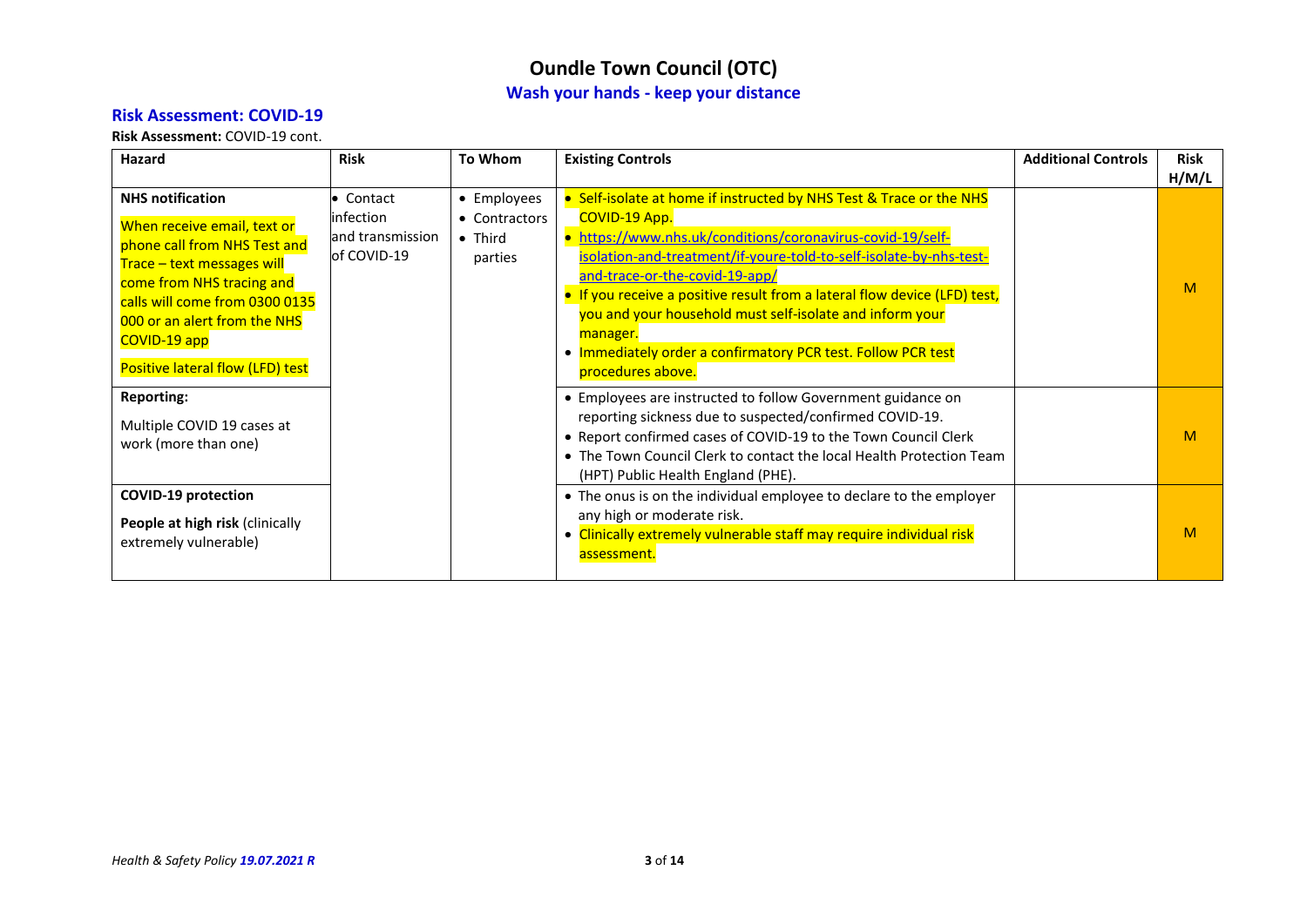#### **Risk Assessment: COVID-19**

| COVID-19 virus is transmitted in three main ways                                                                                                                                      |                                                            |             | • Directly inhaled from droplets or aerosols.<br>• Contaminated surfaces to hands/face.<br>• Contaminated hands to others or surfaces.                                                                                                                                                                                                                                                                                                                                                                                                                                                                                                                             |                            |                      |
|---------------------------------------------------------------------------------------------------------------------------------------------------------------------------------------|------------------------------------------------------------|-------------|--------------------------------------------------------------------------------------------------------------------------------------------------------------------------------------------------------------------------------------------------------------------------------------------------------------------------------------------------------------------------------------------------------------------------------------------------------------------------------------------------------------------------------------------------------------------------------------------------------------------------------------------------------------------|----------------------------|----------------------|
| <b>Hazard</b>                                                                                                                                                                         | <b>Risk</b>                                                | To Whom     | <b>Existing Controls</b>                                                                                                                                                                                                                                                                                                                                                                                                                                                                                                                                                                                                                                           | <b>Additional Controls</b> | <b>Risk</b><br>H/M/L |
| <b>Communications</b><br>Personal concerns<br>General COVID-19 discussions<br>including:<br>Mental health and wellbeing<br>affected through isolation or<br>anxiety about coronavirus | Contact<br>infection<br>and<br>transmitting<br>of COVID-19 | • Employees | • Anyone with a personal concern and especially about COVID-19 is<br>encouraged to have a private meeting with the Town Council Clerk<br>• Regular COVID-19 meetings in the workplace with the opportunity<br>for employees to discuss concerns or ideas for improving COVID-19<br>protection and when updating adjustments to comply with most<br>recent Government guidelines.<br>• Talk openly with workers about the possibility that they may be<br>affected and tell them what to do to raise concerns or who to go to<br>so they can talk things through<br>• Employees are encouraged to use assistance programme to talk<br>through supportive strategies | $\bullet$                  |                      |
| <b>First Aid</b><br>Operating closer than 2m social<br>distancing<br>Patient not breathing                                                                                            |                                                            |             | • See also - separate First Aid (COVID-19) policy.<br>• All fulltime employees have basic first aid training.<br>• Wear and use any PPE you have <i>immediate</i> access to.<br>• Assist at a safe distance to minimise time in the breathing zone. If<br>patient is capable, get them to do things for you if it doesn't<br>compromise treatment.<br>. Not breathing - must not give Mouth to Mouth breathing.<br>• If not breathing, give immediate continuous chest compressions,<br>two persons share if available until patient is breathing or arrival of<br>a defibrillator/medical assistance.                                                             | $\bullet$                  | M                    |
| <b>Emergencies</b><br><b>Emergency</b> evacuation                                                                                                                                     |                                                            |             | • In the event of an emergency evacuation, the 2m rule will be<br>superseded. Once outside resume 2m distancing.                                                                                                                                                                                                                                                                                                                                                                                                                                                                                                                                                   | $\bullet$                  | M                    |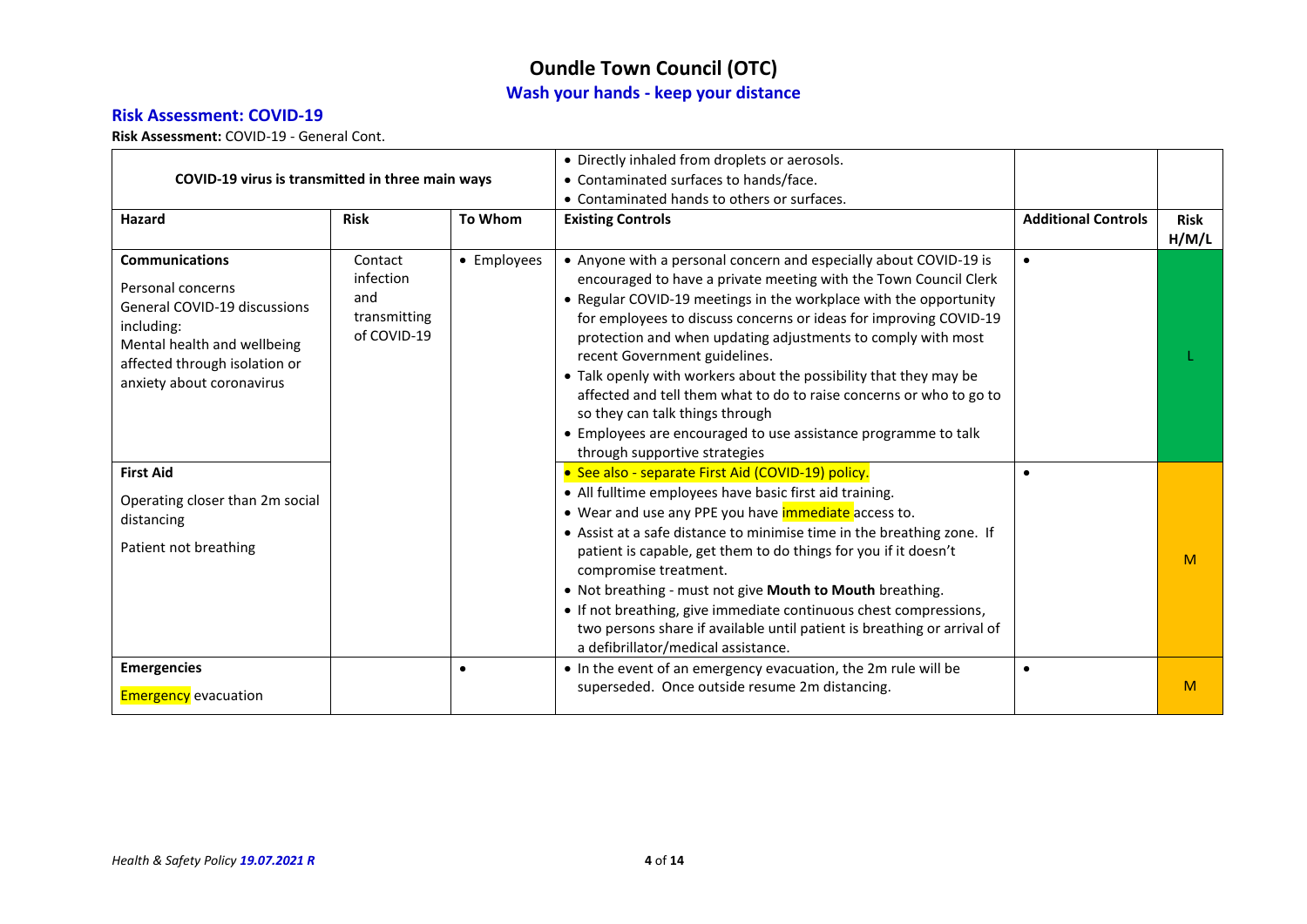### **Risk Assessment: COVID-19**

| Hazard                       | <b>Risk</b>      | <b>To Whom</b>             | <b>Existing Controls</b>                                                                                                               | <b>Additional</b> | <b>Risk</b> |
|------------------------------|------------------|----------------------------|----------------------------------------------------------------------------------------------------------------------------------------|-------------------|-------------|
|                              |                  |                            |                                                                                                                                        | <b>Controls</b>   | H/M/L       |
| <b>Hygiene</b>               | Contact          | • Employees                | • DO - Increase frequencies of hand washing, and for a minimum of 20sec                                                                |                   |             |
| Personal hygiene             | infection<br>and | • Contractors              | • DON'T - touch your eyes, nose or mouth if your hands are not clean.                                                                  |                   |             |
| Availability of PPE          | transmitting     | $\bullet$ Third<br>parties | • Everyone is instructed and MUST use sanitisers/sanitising wipes which<br>are in place around the site, Including but not limited to: |                   |             |
| Infection from               | of COVID-19      |                            | Entering/exiting to work, toilet and rest breaks.                                                                                      |                   |             |
| All site door handles        |                  |                            | • Monitor PPE stocks to ensure sufficient supplies for business continuity.                                                            |                   |             |
| All work surfaces including: |                  |                            | • PPE - wear gloves when cleaning to reduce risk of contamination.                                                                     |                   |             |
| Offices                      |                  |                            | • After removing PPE, wash hands thoroughly with soap and water for 20                                                                 |                   |             |
| Restrooms                    |                  |                            | seconds.                                                                                                                               |                   |             |
| Kitchen/kitchenette          |                  |                            | • Ensure hand sanitising solution is minimum 70% alcohol.                                                                              |                   |             |
| <b>Toilets</b>               |                  |                            | • PPE – where instructed face masks must be worn including all corridors.                                                              |                   |             |
| All groundcare work          |                  |                            | • Increase cleaning of door handles and work surfaces with disinfectants or                                                            |                   |             |
|                              |                  |                            | sanitised wipes in their designated area of work.                                                                                      |                   |             |
| More than one operator       |                  |                            | • Individuals are responsible for wiping down a dirty surface/desks.                                                                   |                   | M           |
| Vehicles                     |                  |                            | • Mobile employees are provided with sanitisers/ wipes.                                                                                |                   |             |
| Machinery                    |                  |                            | • Clean with sanitised wipes - tractor/vehicle seats steering wheels and                                                               |                   |             |
| More than one operator       |                  |                            | controls at lunchtime and end of the day or every time when changing<br>from one driver to another.                                    |                   |             |
| Workshops                    |                  |                            | • Regularly clean canteen tables and toilets during the working day.                                                                   |                   |             |
|                              |                  |                            | • Waste wipes/tissues MUST be disposed of in the provided waste bins.                                                                  |                   |             |
| <b>COVID-19 at Work</b>      |                  |                            | • Waste bins are to be emptied at the end of each day.                                                                                 |                   |             |
| <b>Additional Hygiene</b>    |                  |                            | • COVID-19 information/instructions signs throughout outside/inside.                                                                   |                   |             |
| Workplace & vehicles         |                  |                            | • Following COVID-19, isolate affected area for 48 hours before cleaning.                                                              |                   |             |
|                              |                  |                            | • Wear full protective PPE including disposable hooded coveralls before                                                                |                   |             |
|                              |                  |                            | thoroughly cleaning work area and vehicles used by a person with or                                                                    |                   |             |
|                              |                  |                            | suspected of being infected by COVID-19 using anti-virus/bacteria                                                                      |                   |             |
|                              |                  |                            | disinfectants.                                                                                                                         |                   |             |
|                              |                  |                            | • Waste is double-bagged, stored securely and separately for 72 hours                                                                  |                   |             |
|                              |                  |                            | then disposed of in usual waste disposal bin.                                                                                          |                   |             |
|                              |                  |                            |                                                                                                                                        |                   |             |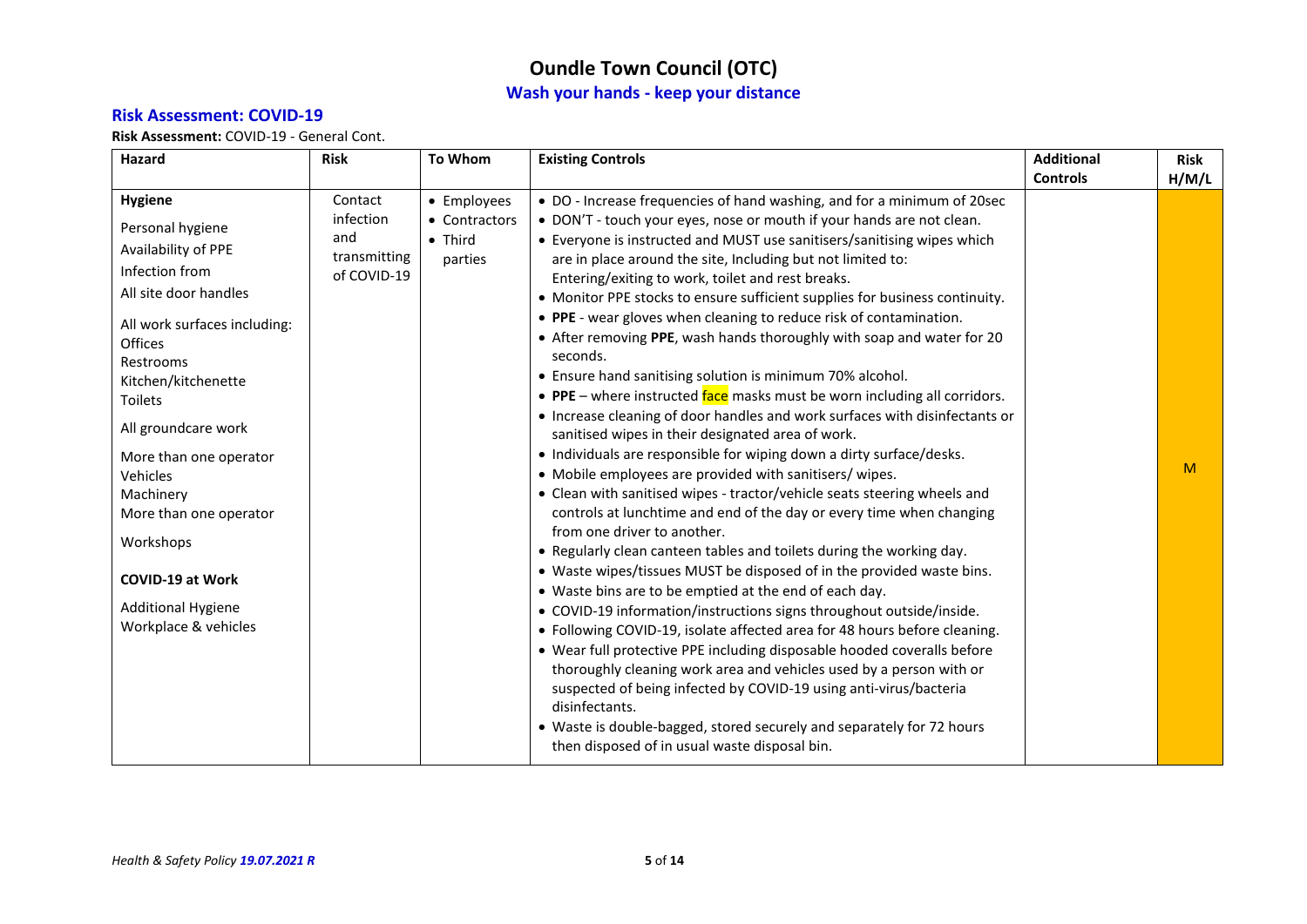#### **Risk Assessment: COVID-19**

| Hazard                                                                                                                                                                                                                                                                                                                             | <b>Risk</b>                                             | <b>To Whom</b>                                                                           | <b>Existing Controls</b>                                                                                                                                                                                                                                                                                                                                                                                                                                                                                                                                                                                                                                                                                                                                                                                                                                                                                                                                                                                                                                                                                                                                                                                                                                                                                        | <b>Additional Controls</b> | <b>Risk</b> |
|------------------------------------------------------------------------------------------------------------------------------------------------------------------------------------------------------------------------------------------------------------------------------------------------------------------------------------|---------------------------------------------------------|------------------------------------------------------------------------------------------|-----------------------------------------------------------------------------------------------------------------------------------------------------------------------------------------------------------------------------------------------------------------------------------------------------------------------------------------------------------------------------------------------------------------------------------------------------------------------------------------------------------------------------------------------------------------------------------------------------------------------------------------------------------------------------------------------------------------------------------------------------------------------------------------------------------------------------------------------------------------------------------------------------------------------------------------------------------------------------------------------------------------------------------------------------------------------------------------------------------------------------------------------------------------------------------------------------------------------------------------------------------------------------------------------------------------|----------------------------|-------------|
|                                                                                                                                                                                                                                                                                                                                    |                                                         |                                                                                          |                                                                                                                                                                                                                                                                                                                                                                                                                                                                                                                                                                                                                                                                                                                                                                                                                                                                                                                                                                                                                                                                                                                                                                                                                                                                                                                 |                            | H/M/L       |
| <b>Social distancing</b><br>During transport to/from<br>and at work<br>At pinch points such as<br>doors/gates<br>At production work<br>During rest breaks<br>Internal meetings<br>Between delivery/collection<br>drivers<br>Maintenance<br>Meetings/meeting rooms<br>Public buildings<br><b>Documents</b><br>Timesheets/ Job cards | Contact<br>infection<br>and transmitting<br>of COVID-19 | • Employees<br>• Contractors<br>$\bullet$ Third<br>parties<br>• Members of<br>the public | • For social distancing information follow the most recent COVID-19<br>Government guidelines. Including when buildings become open to<br>members of the public.<br>• Only essential third parties will be permitted on site.<br>• Avoid travelling with more than one person whenever practical.<br>• Before travelling with more than one person - MUST make<br>arrangements with the Town Council Clerk to ensure safe<br>distancing.<br>• Third parties will be instructed on COVID-19 control measures.<br>• Re-organise site working systems to enable distancing guidelines as<br>far as is reasonably practicable for everyone or put other systems in<br>place including barriers and people positioning.<br>• Make sure distancing is maintained through gates and doorways<br>• Office restroom public buildings seating must comply with<br>distancing guidelines.<br>• Follow the restrictions on capacity in communal areas e.g. kitchens.<br>• Avoid meetings where possible if necessary, hold meetings by<br>telephone/conference calls or using video link technology.<br>• Make arrangements for the safe handling receiving and handing<br>over documents<br>• If necessary wear face masks or place washable barriers/dividers<br>between people where distancing is not easily achievable. | $\bullet$                  | M           |
| <b>Ventilation</b>                                                                                                                                                                                                                                                                                                                 |                                                         |                                                                                          | • Improve ventilation whenever it is practical to do so, by opening<br>windows to reduce the circulation of stale air and rick of<br>coronavirus infection.                                                                                                                                                                                                                                                                                                                                                                                                                                                                                                                                                                                                                                                                                                                                                                                                                                                                                                                                                                                                                                                                                                                                                     | $\bullet$                  | M           |
| <b>COVID-19 information</b><br>Signage                                                                                                                                                                                                                                                                                             |                                                         |                                                                                          | • COVID-19 information and instructions signs.                                                                                                                                                                                                                                                                                                                                                                                                                                                                                                                                                                                                                                                                                                                                                                                                                                                                                                                                                                                                                                                                                                                                                                                                                                                                  | $\bullet$                  |             |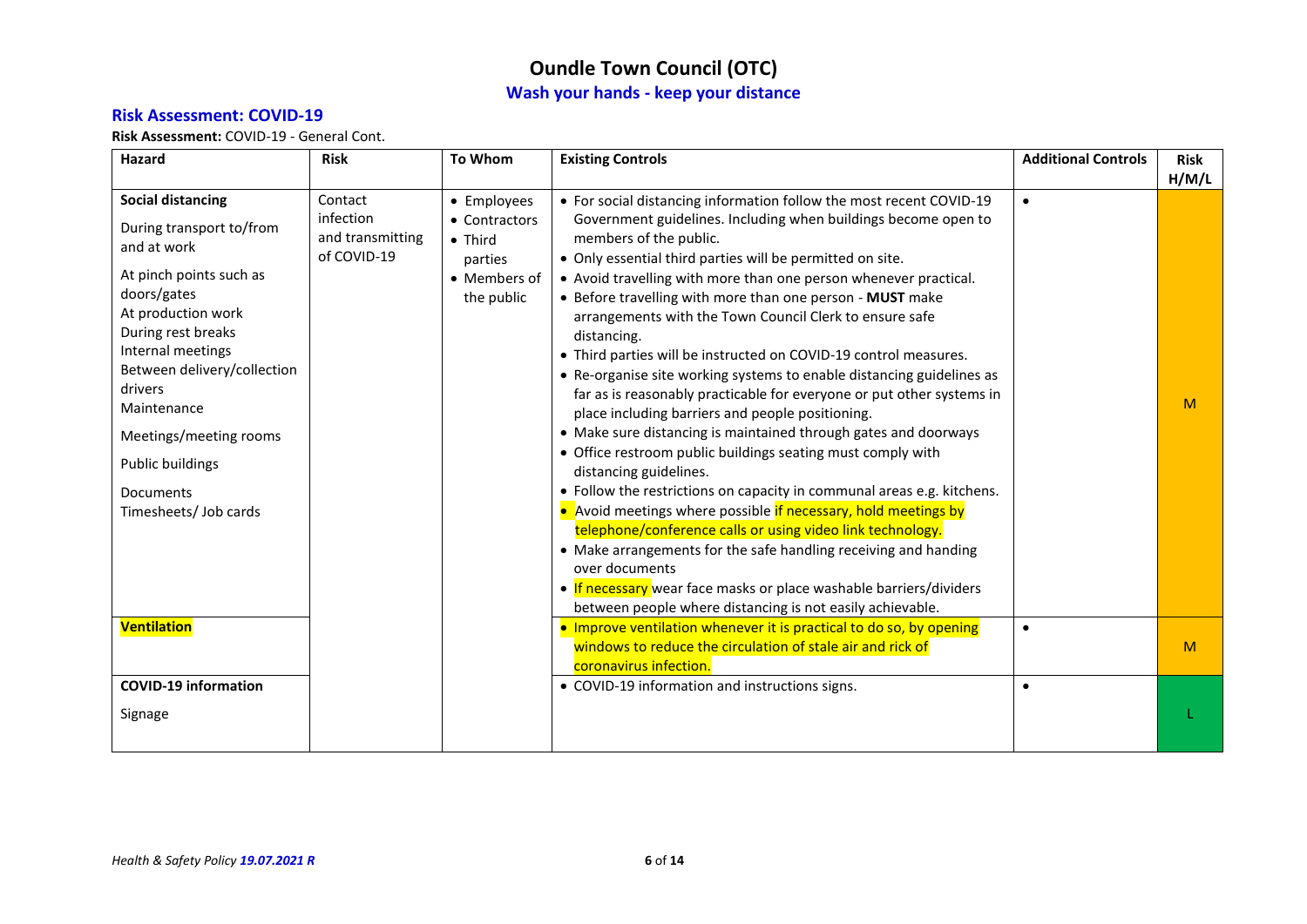### **Risk Assessment: COVID-19**

| Hazard                                                                                                                                                                                                                                    | <b>Risk</b>                                                | <b>To Whom</b>                                     | <b>Existing Controls</b>                                                                                                                                                                                                                                                                                                                                                                                                                                                                                                                            | <b>Additional Controls</b> | <b>Risk</b><br>H/M/L |
|-------------------------------------------------------------------------------------------------------------------------------------------------------------------------------------------------------------------------------------------|------------------------------------------------------------|----------------------------------------------------|-----------------------------------------------------------------------------------------------------------------------------------------------------------------------------------------------------------------------------------------------------------------------------------------------------------------------------------------------------------------------------------------------------------------------------------------------------------------------------------------------------------------------------------------------------|----------------------------|----------------------|
| <b>Offices</b><br>Access to office<br>Communications<br>Meetings/meeting rooms<br>Distancing<br>Hygiene & cleaning<br>Receiving post &<br>deliveries/collections<br>Phones/desks<br>Folders<br>Photocopying<br>Kitchenette<br>Server room | Contact<br>infection<br>and<br>transmitting<br>of COVID-19 | • Employees<br>• Contractors<br>• Third<br>parties | • Enable home working if required by individuals for health or other<br>reasons.<br>• If necessary, hold meetings by telephone or with other technology.<br>• If a meeting is essential restrict access into office by authorised<br>persons only.<br>• If unavoidable, encourage meetings to take place in well ventilated<br>rooms or outside in the fresh air.<br>• Arrangements for office post and deliveries are in place.<br>See - distancing above.<br>See - hygiene above for office cleaning,                                             | $\bullet$                  | M                    |
| Third party visitors                                                                                                                                                                                                                      |                                                            |                                                    | • Where it is possible and practical to do so, continue restricting third-<br>party visitors from site if necessary, hold meetings by<br>telephone/conference calls or using video link technology.<br>• Signage instructions in place for visitors and couriers/deliveries.                                                                                                                                                                                                                                                                        | $\bullet$                  | M                    |
| Visiting third party sites<br>Travelling in a vehicle<br>Arrangements and<br>communications with<br>third parties<br>Third party facilities<br><b>Collecting supplies</b><br>Contract work                                                |                                                            | • Employees<br>• Third<br>parties                  | • Continue to avoid visiting a third party site except for collecting<br>essential supplies and essential contract work.<br>• Follow suppliers/contract work site COVID-19 and government safety<br>instructions and guidelines.<br>• Essential visiting to a third party site for contract work is <b>strictly</b> by<br>prior arrangement.<br>• Agree in advance how COVID-19 controls, including welfare<br>arrangements, will protect both parties for the work to be done.<br>• Provide clear third party site COVID-19 controls to employees. |                            | M                    |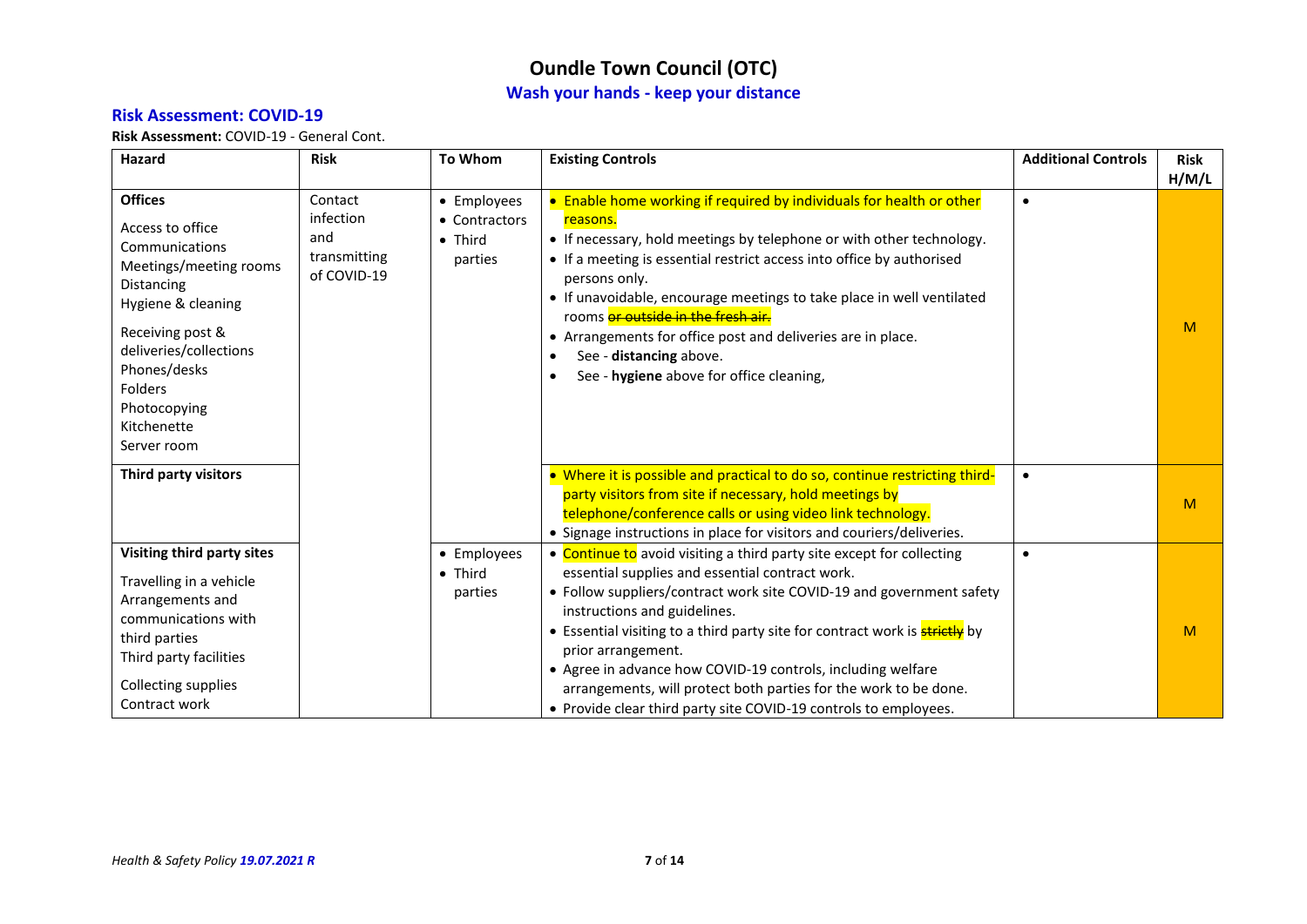#### **Risk Assessment: COVID-19**

| Hazard                                                                                                     | <b>Risk</b>                                               | To Whom     | <b>Existing Controls</b>                                                                                                                                                                                                                                                                                                                                                                                                 | <b>Additional Controls</b> | <b>Risk</b> |
|------------------------------------------------------------------------------------------------------------|-----------------------------------------------------------|-------------|--------------------------------------------------------------------------------------------------------------------------------------------------------------------------------------------------------------------------------------------------------------------------------------------------------------------------------------------------------------------------------------------------------------------------|----------------------------|-------------|
|                                                                                                            |                                                           |             |                                                                                                                                                                                                                                                                                                                                                                                                                          |                            | H/M/L       |
| Second work person in a<br>vehicle<br>Unable to social distance<br>Hygiene                                 | • Contact<br>infection<br>and transmitting<br>of COVID-19 | • Employees | • Avoid travelling in a vehicle with more than one person in a vehicle<br>unless absolutely necessary.<br>If unavoidable wear a face masks-<br>$\circ$<br>If available - the passenger sit behind the empty front<br>$\circ$<br>passenger seat.<br>Open windows for ventilation.<br>$\circ$<br>Do not face a person when speaking.<br>$\circ$<br>Sanitise vehicle before/after a second person enters/leaves.<br>$\circ$ |                            | M           |
| <b>International travel</b><br><b>Business</b><br>Personal<br>Testing<br>Red, Amber and Green<br>countries |                                                           | • Employees | • Must follow current government travel guidelines before travelling<br>abroad and on arrival from abroad, including self-isolating<br>guidelines before returning to work.<br>• International travel for business is not currently permitted by OTC                                                                                                                                                                     |                            | M           |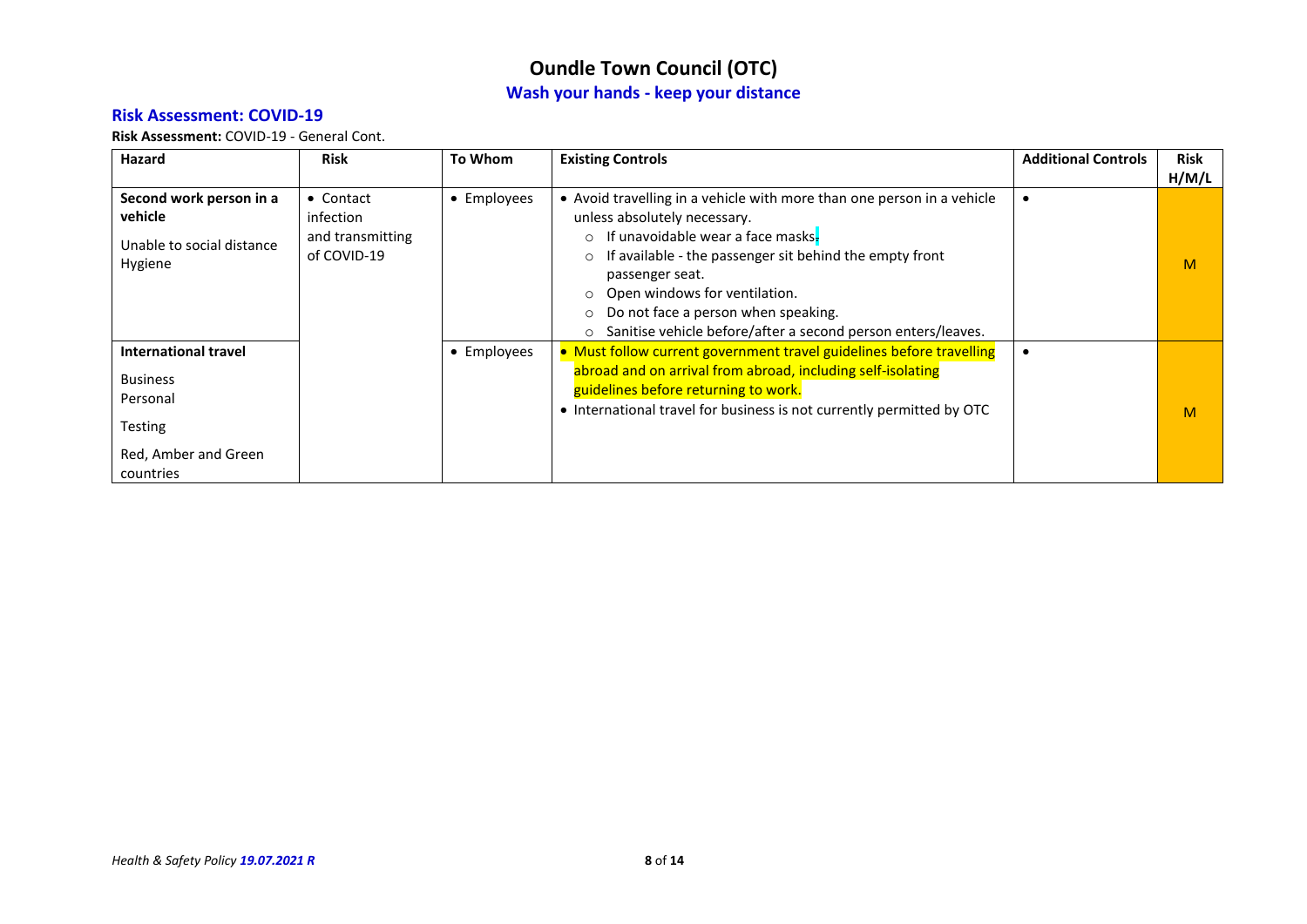#### **Risk Assessment: COVID-19**

**Risk Assessment:** COVID-19 - Additional Deborah Saxby

<span id="page-8-0"></span>

| Hazard                      | <b>Risk</b>  | To Whom   | <b>Existing Controls</b>                                               | <b>Additional Controls</b> | <b>Risk</b> |
|-----------------------------|--------------|-----------|------------------------------------------------------------------------|----------------------------|-------------|
|                             |              |           |                                                                        |                            | H/M/L       |
| <b>Clinically extremely</b> | • Contacting | • Deborah | • Has received both coronavirus vaccinations.                          |                            |             |
| vulnerable employee         | COVID-19     | Saxby     | • Is unable to do her work duties from home.                           |                            |             |
| Returning to work           | infection    |           | • Has received one to one returning work meetings with the Town        |                            | M           |
| Days times of work          |              |           | Clerk, following shielding.                                            |                            |             |
|                             |              |           | • Working part time - 2xdays per week approximately 3hrs per day.      |                            |             |
| <b>Work involves</b>        |              |           | • Organisations within the buildings are advised to give space to      |                            |             |
| Testing and call points     |              |           | Deborah Saxby when testing and checking.                               |                            |             |
| Checking Fire panels        |              |           | • Call points are by doorways avoiding the need to enter right into a  |                            |             |
| Checking extinguishers      |              |           | room.                                                                  |                            |             |
|                             |              |           | • Fire panels are situated in an entrance corridor for each building.  |                            |             |
| Running taps and            |              |           | • Most fire extinguishers are in corridors or near doors avoiding the  |                            |             |
| monitoring water            |              |           | need to enter right into a room.                                       |                            | M           |
| temperatures                |              |           | • In addition - wear P3 filtered reusable respirator during monitoring |                            |             |
| Office administration       |              |           | water temperatures.                                                    |                            |             |
|                             |              |           | • The showers in the dog salon and the barbers are very regularly run  |                            |             |
| In:                         |              |           | by the tenants, and not by Deborah Saxby.                              |                            |             |
| <b>Fletton House</b>        |              |           | • A separate office has been provided for the administration, to       |                            |             |
| Queen Victoria Hall         |              |           | reduce contact with others.                                            |                            |             |
| The Courthouse & area       |              |           |                                                                        |                            |             |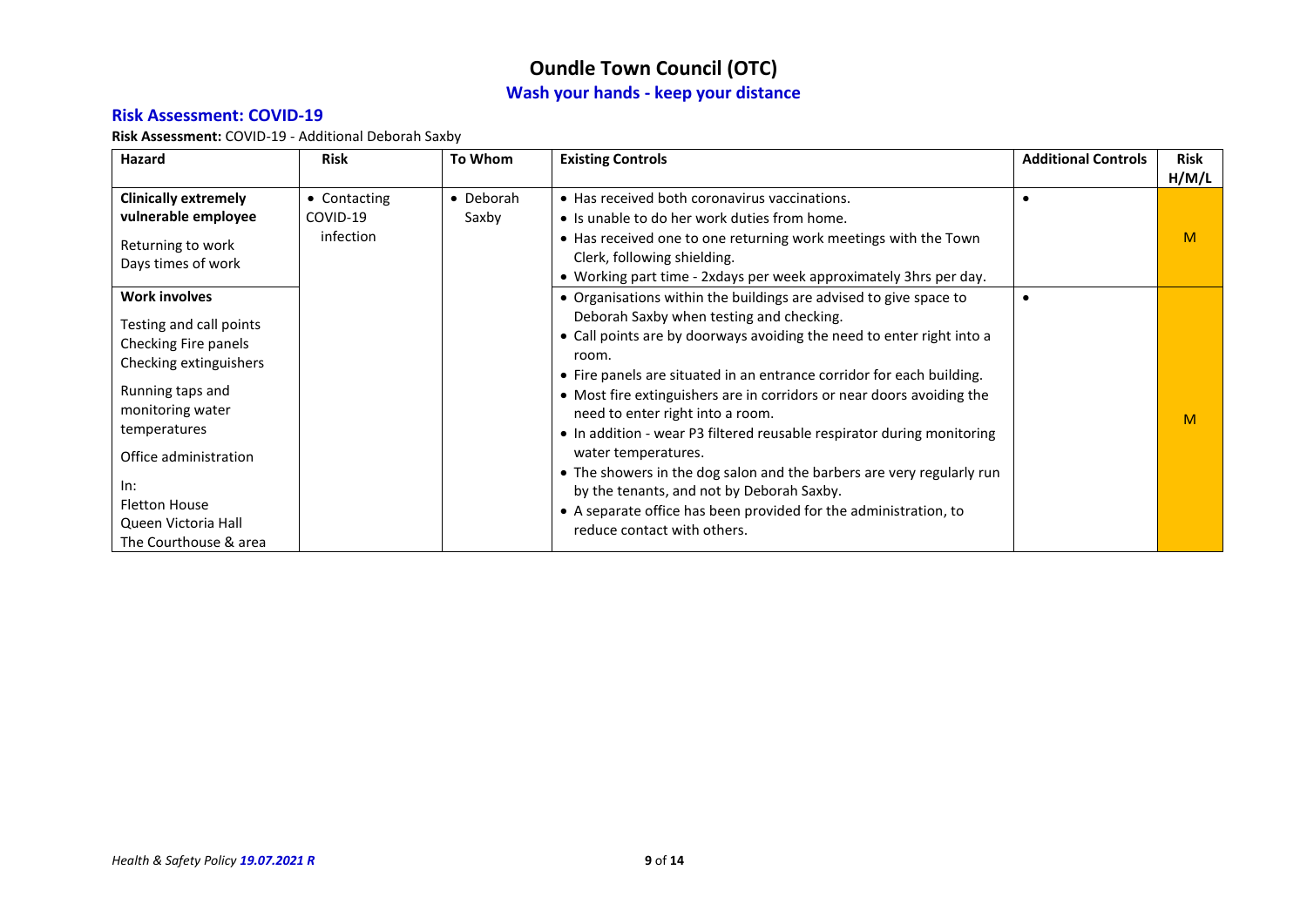#### **Risk Assessment: COVID-19**

**Risk Assessment:** COVID-19 -

| Hazard                                                                                                                                                                                                                                             | <b>Risk</b>                                                 | <b>To Whom</b>                                                                                      | <b>Existing Controls</b>                                                                                                                                                                                                                                                                                                                                                                                                                                                                                                                                                                                                                                                                                                      | <b>Additional Controls</b>                                                                    | <b>Risk</b> |
|----------------------------------------------------------------------------------------------------------------------------------------------------------------------------------------------------------------------------------------------------|-------------------------------------------------------------|-----------------------------------------------------------------------------------------------------|-------------------------------------------------------------------------------------------------------------------------------------------------------------------------------------------------------------------------------------------------------------------------------------------------------------------------------------------------------------------------------------------------------------------------------------------------------------------------------------------------------------------------------------------------------------------------------------------------------------------------------------------------------------------------------------------------------------------------------|-----------------------------------------------------------------------------------------------|-------------|
|                                                                                                                                                                                                                                                    |                                                             |                                                                                                     |                                                                                                                                                                                                                                                                                                                                                                                                                                                                                                                                                                                                                                                                                                                               |                                                                                               | H/M/L       |
| <b>Entering specific OTC</b><br>buildings<br><b>Fletton House</b><br>The Courthouse<br>Queen Victoria Hall<br>Shared public areas -<br>Including:<br><b>Building entrances</b><br>Corridors/stairs<br>Lifts etc.<br>Face mask<br>Social distancing | • Contact<br>infection<br>and transmitting<br>of COVID-19   | • Restricted<br>numbers                                                                             | • COVID restrictions applied from 19th July 2021:<br>• Everyone is required to wear a face masks and to maintain social<br>distancing when entering Fletton House/The Courthouse/Queen<br>Victoria Hall and using shared spaces within the building. (see<br>Fletton House Saturday weddings for face mask exceptions)<br>• The organisers of activities/events/meetings or business managers<br>are responsible for deciding the face mask policy inside their hired<br>or rented room/rooms.<br>• During COVID-19 restrictions OTC have limited each public room<br>(only rooms for hire by OTC) to a maximum number of people to<br>allow for managed social distancing.<br>• OTC have limited each Lift to a maximum of 1 | $\bullet$                                                                                     | M           |
| <b>Entrance to Fletton house</b><br>Controlling anyone<br>entering the building<br><b>OTC</b><br><b>Voluntary Action</b><br>Pre-School and entry for<br>children<br><b>Deliveries</b><br>Other activities - see<br>below                           | • Contact<br>infection<br>and transmitting<br>• of COVID-19 | • Employees<br>$\bullet$ Third<br>parties<br>• Members of<br>the public<br>• Pre-school<br>children | • Entry and exit to Fletton House is only permitted via the front<br>entrance door with key access.<br>• CCTV around the outside of the building including the front door are<br>monitored by OTC staff.<br>• OTC staff are only to open the door for authorised visitors to enter.<br>• Other external door are locked with notices to use the front door.<br>• All exit doors in the building can still be opened from the inside<br>without the aid of a key during an emergency evacuation.<br>• The Pre-school staff must also enter and leave via the front door.<br>. Pre-school staff are permitted use their emergency exit door onto<br>the carpark for the Pre-school children to enter and exit.                  | • Emma are there<br>any changes or<br>planned changes<br>to controlling or<br>relaxing access | M           |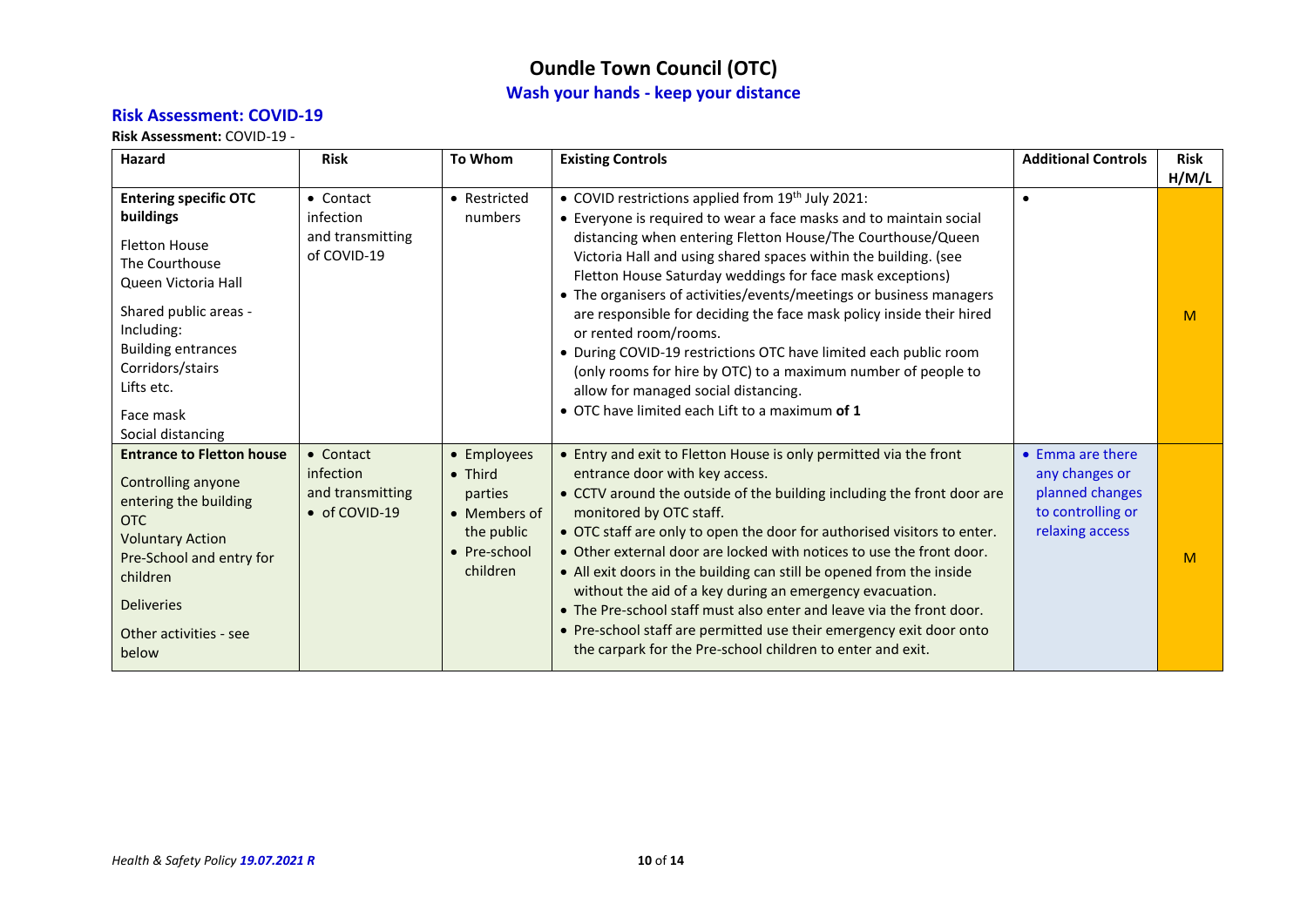#### **Risk Assessment: COVID-19**

**Risk Assessment:** COVID-19 - Additional Fletton House

| <b>Hazard</b>                                                                                                     | <b>Risk</b>                                               | <b>To Whom</b>          | <b>Existing Controls</b>                                                                                                                                                                                                                                                                                                                                                                                                                                                                                                                                                                                                                                                                                    | <b>Additional Controls</b> | <b>Risk</b><br>H/M/L                                                                                                                                                                                              |           |   |
|-------------------------------------------------------------------------------------------------------------------|-----------------------------------------------------------|-------------------------|-------------------------------------------------------------------------------------------------------------------------------------------------------------------------------------------------------------------------------------------------------------------------------------------------------------------------------------------------------------------------------------------------------------------------------------------------------------------------------------------------------------------------------------------------------------------------------------------------------------------------------------------------------------------------------------------------------------|----------------------------|-------------------------------------------------------------------------------------------------------------------------------------------------------------------------------------------------------------------|-----------|---|
| <b>OTC Offices</b><br>Reception office<br>Town Clerk office<br>Office meetings<br>Social distancing<br>Face masks | • Contact<br>infection<br>and transmitting<br>of COVID-19 | • Restricted<br>numbers | • Wearing face masks is optional inside the OTC offices. The Town Clerk<br>will advise if there are occasions when face masks must be used.<br>• OTC employees must were face masks when entering any other occupied<br>room in Fletton House.<br>• The reception office has a perspex screen in place - for protection when<br>members of the public and others are permitted to enter the building.<br>• The reception office has five desks each with a partition.<br>• The reception office will continue to use only a maximum of four desks<br>with staff working from home on a rota basis.<br>• Office meetings will continue to take place the Council Chamber or<br>another available large room. | $\bullet$                  | M                                                                                                                                                                                                                 |           |   |
| <b>Council Chamber</b><br><b>Restricted numbers</b><br><b>Toilets</b>                                             |                                                           |                         | • The Council Chamber is presently restricted to a maximum of 30 people.<br>• The disabled toilet with basin and hand sanitisers adjacent to the Council<br>Chamber is available for those using the Council Chambers.                                                                                                                                                                                                                                                                                                                                                                                                                                                                                      | $\bullet$                  | M                                                                                                                                                                                                                 |           |   |
| <b>Additional Council</b><br><b>Chamber</b><br>Weddings<br>Saturdays/ weekdays<br>Face masks                      |                                                           |                         |                                                                                                                                                                                                                                                                                                                                                                                                                                                                                                                                                                                                                                                                                                             |                            | • Weddings are controlled and managed by the Registrar.<br>• The Registrar notifies OTC of all planned wedding dates.<br>• Face masks will not be required when entering Fletton house for a<br>Saturday wedding. | $\bullet$ | M |
| Glapthorn<br><b>Restricted numbers</b><br><b>Toilets</b>                                                          |                                                           |                         | • Glapthorn is presently restricted to a maximum of 40 people.<br>• The disabled toilet with basin and hand sanitisers near Glapthorn is<br>available for those using the Glapthorn room.                                                                                                                                                                                                                                                                                                                                                                                                                                                                                                                   | $\bullet$                  | M                                                                                                                                                                                                                 |           |   |
| <b>The Studio</b><br>Dance classes<br><b>Restricted numbers</b><br>Toilets                                        |                                                           |                         | • The Studio is presently restricted to a maximum of 20 people.<br>• The toilet with basin and hand sanitisers under the stairs is available for<br>those using The Studio.                                                                                                                                                                                                                                                                                                                                                                                                                                                                                                                                 | $\bullet$                  | M                                                                                                                                                                                                                 |           |   |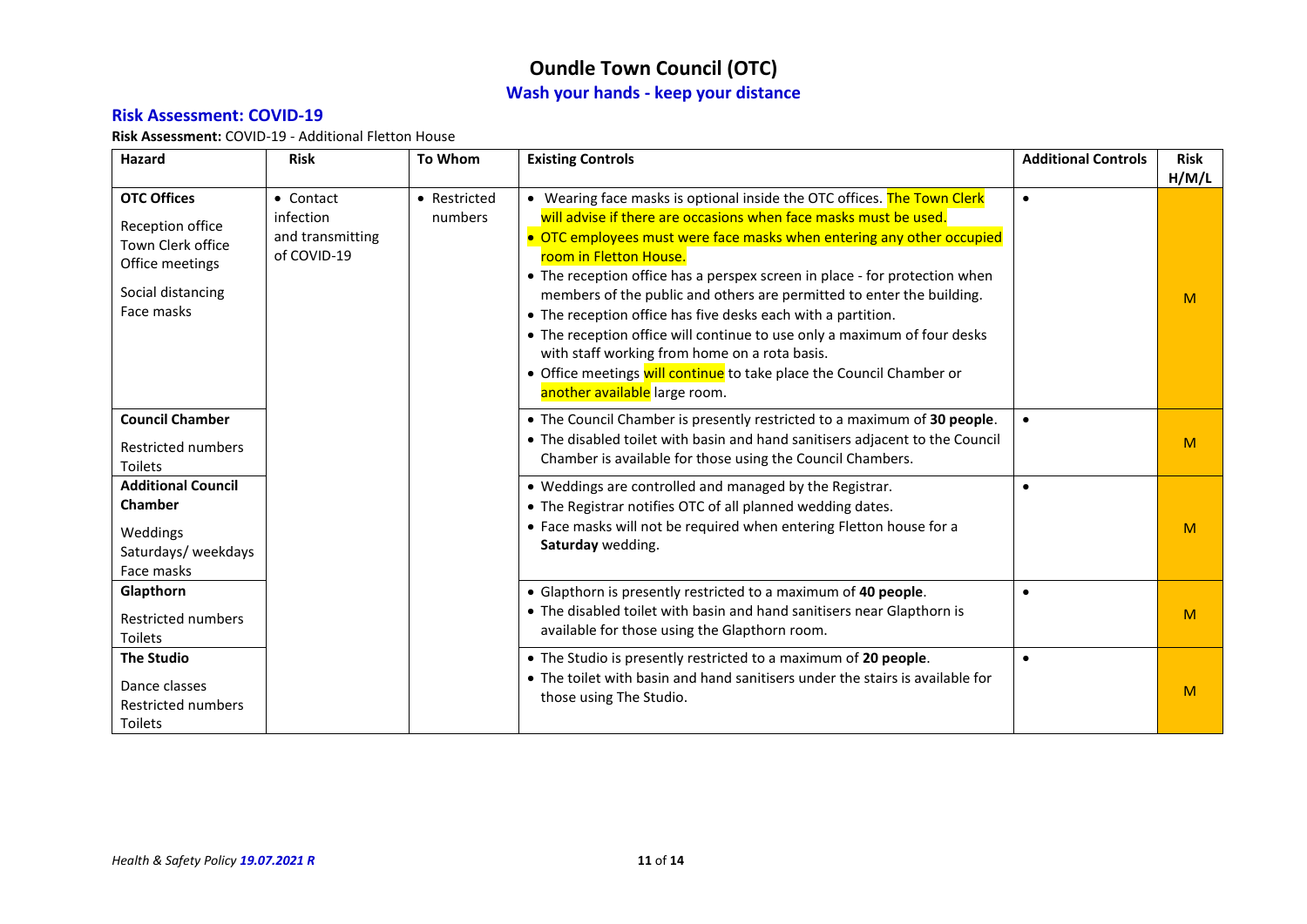#### **Risk Assessment: COVID-19**

**Risk Assessment:** COVID-19 - Additional Queen Victoria Hall (QVH)

| Hazard                                                    | <b>Risk</b>                                  | To Whom                                                    | <b>Existing Controls</b>                                                                                                                         | <b>Additional Controls</b> | <b>Risk</b><br>H/M/L |
|-----------------------------------------------------------|----------------------------------------------|------------------------------------------------------------|--------------------------------------------------------------------------------------------------------------------------------------------------|----------------------------|----------------------|
| <b>Access to QVH</b>                                      | Contact                                      | • Employees<br>• Contractors<br>• Members of<br>the public | • Access to the Queen Victoria Hall is controlled by the Caretaker.                                                                              |                            |                      |
| Main Hall<br>Bar/Kitchen<br>Restricted numbers<br>Toilets | infection<br>and transmitting<br>of COVID-19 |                                                            | • The Main Hall is presently restricted to a maximum of 100 people.<br>• Toilets are available in the entrance foyer.                            |                            | M                    |
| Dance & Keep Fit<br>Main Hall<br>Restricted numbers       |                                              |                                                            | • The Main Hall for dancing and keep fit is presently restricted to a<br>maximum of 20 people.<br>• Toilets are available in the entrance foyer. |                            | M                    |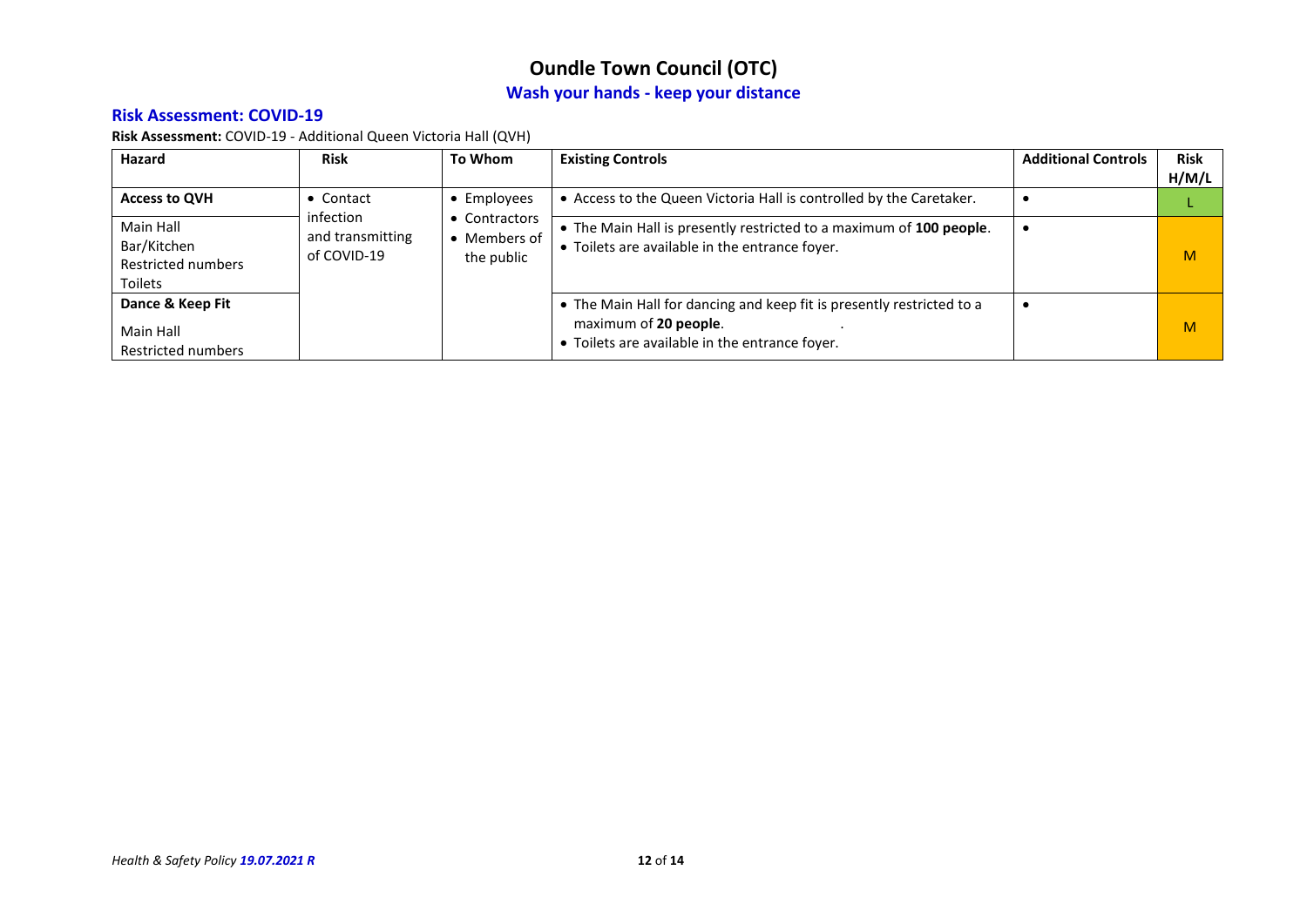#### **Risk Assessment: COVID-19**

<span id="page-12-0"></span>**Risk Assessment:** COVID-19 - The Courthouse

| Hazard                                                                                          | <b>Risk</b>                                               | <b>To Whom</b>                                                          | <b>Existing Controls</b>                                                                                                                                                                                                                                                                                                                                                                                                                                                                                                                                               | <b>Additional Controls</b>                                                                                | <b>Risk</b> |
|-------------------------------------------------------------------------------------------------|-----------------------------------------------------------|-------------------------------------------------------------------------|------------------------------------------------------------------------------------------------------------------------------------------------------------------------------------------------------------------------------------------------------------------------------------------------------------------------------------------------------------------------------------------------------------------------------------------------------------------------------------------------------------------------------------------------------------------------|-----------------------------------------------------------------------------------------------------------|-------------|
|                                                                                                 |                                                           |                                                                         |                                                                                                                                                                                                                                                                                                                                                                                                                                                                                                                                                                        |                                                                                                           | H/M/L       |
| <b>Access</b><br><b>Museum</b><br>Chat - youth counselling<br>Other business offices<br>Toilets | • Contact<br>infection<br>and transmitting<br>of COVID-19 | • Employees<br>$\bullet$ Third<br>parties<br>• Members of<br>the public | • Access to all entrances are presently by key holders only.<br>• The museum is presently restricted to a maximum of <b>XX people</b> .<br>• Could there be a one-way system around the Museum??<br>• Visitors to Chat are by appointment only, with access controlled by<br>the Chat councillor.<br>• Toilets with basins and hand sanitisers are available downstairs in<br>the Courthouse.<br>• A separate disabled toilet with basin and hand sanitisers is also<br>available downstairs.<br>• Visitors to Chat are by appointment only, with access controlled by | $\bullet$ Need a max<br>number for the<br>public to<br>museum<br>• How could<br>numbers be<br>controlled? | M           |
| Separate external units<br>Annex<br>Dog salon<br>Barbers shop<br>Toilets                        |                                                           |                                                                         | the Chat councillor.<br>• The annex unit is occupied and managed by a single tenant with<br>visitors by appointment.<br>Toilet with basin and hand sanitiser is available in the Annex.<br>• External Dog Salon and the Barbers shop are separate units in the<br>courtyard, managed by the tenant's in the courtyard and are open<br>to members of the public during their opening hours.<br>External toilet with basin and hand sanitiser. Access is directly<br>$\bullet$<br>from the courtyard, with no access to inside The Courthouse.                           |                                                                                                           | M           |

#### **Oundle Town Council**

**Town Council Clerk:** Emma Baker **Signature: Date:**